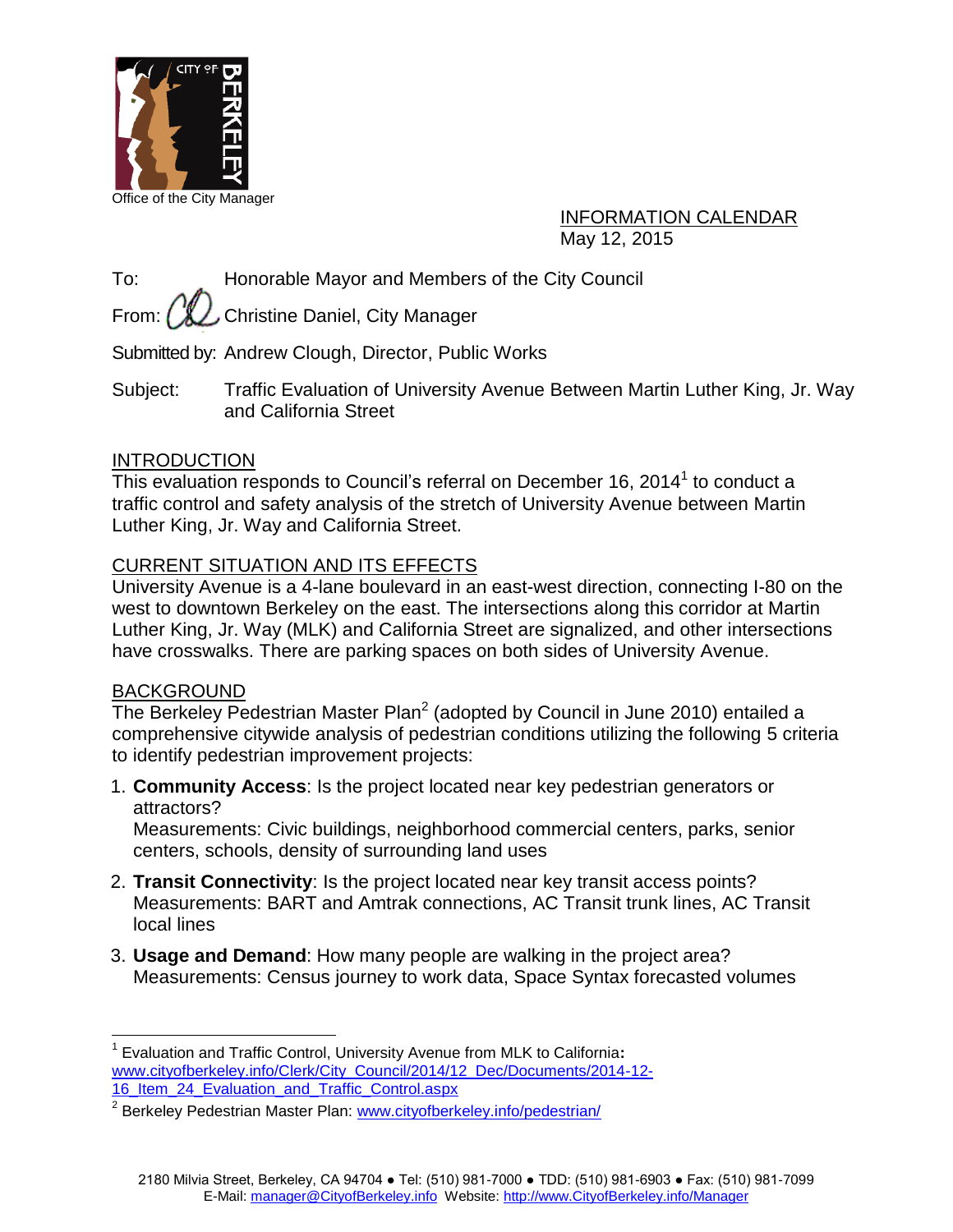- 4. **Safety**: Will the project improve safety?
	- Measurements: Collisions, pedestrian exposure, traffic volumes and speeds
- 5. **Support and Need**: Is there an identified need for the project? Measurement: Project is identified in an existing plan, public comment received

As a result of the analysis, the Pedestrian Master Plan presents a list of 34 high priority pedestrian projects, which includes intersections at both Grant Street (ranked 17) and McGee Avenue (ranked 21). The proposed project calls for consideration of the following measures:

Project 17: University Avenue and Grant Street

- Shorten the crossing distance and improve pedestrian visibility through bulbouts;
- Prohibit or restrict on-street parking in spaces immediately adjacent to southwestern corner on University Avenue and the southeastern corner on Grant Street;
- Install pedestrian flashing beacons for crosswalks across University Avenue;
- Install "Turning Traffic Must Yield to Pedestrians" signs for eastbound traffic on University Avenue.

Project 21: University Avenue and McGee Avenue

- Consider installing bulbouts at all 4 corners of intersection to improve pedestrian visibility and shorten crossing distance;
- Install new curb ramps with textured raised surfaces (also known as truncated domed surface) at all corners;
- Install in-pavement yield to pedestrian signs in median on both legs across University Avenue.

In addition, staff completed an evaluation of University Avenue between MLK and California, with the following results:

#### Field Check

University Avenue is a major street. Between MLK, Jr. Way and California Street there are 3 stop-controlled intersections, at Grant Street, McGee Avenue, and Jefferson Avenue. A STOP sign, stop line, and STOP pavement legend are in place on each of the stop-controlled approaches. The intersections at University Avenue at MLK, and University Avenue at California Street are signal-controlled.

- 1. 25 MPH speed limit signs are installed on University Avenue at 3 locations: 100 feet west of MLK, Jr. Way; 300 feet west of Grant Street; and on eastbound University Avenue near the intersection at Jefferson Avenue.
- 2. 25 MPH speed limit pavement legends are installed on University Avenue in each direction at all intersections, except at Jefferson Avenue.
- 3. High visibility crosswalks and pedestrian crossing warning signs are installed across University Avenue at each of the intersections, except at Jefferson Avenue.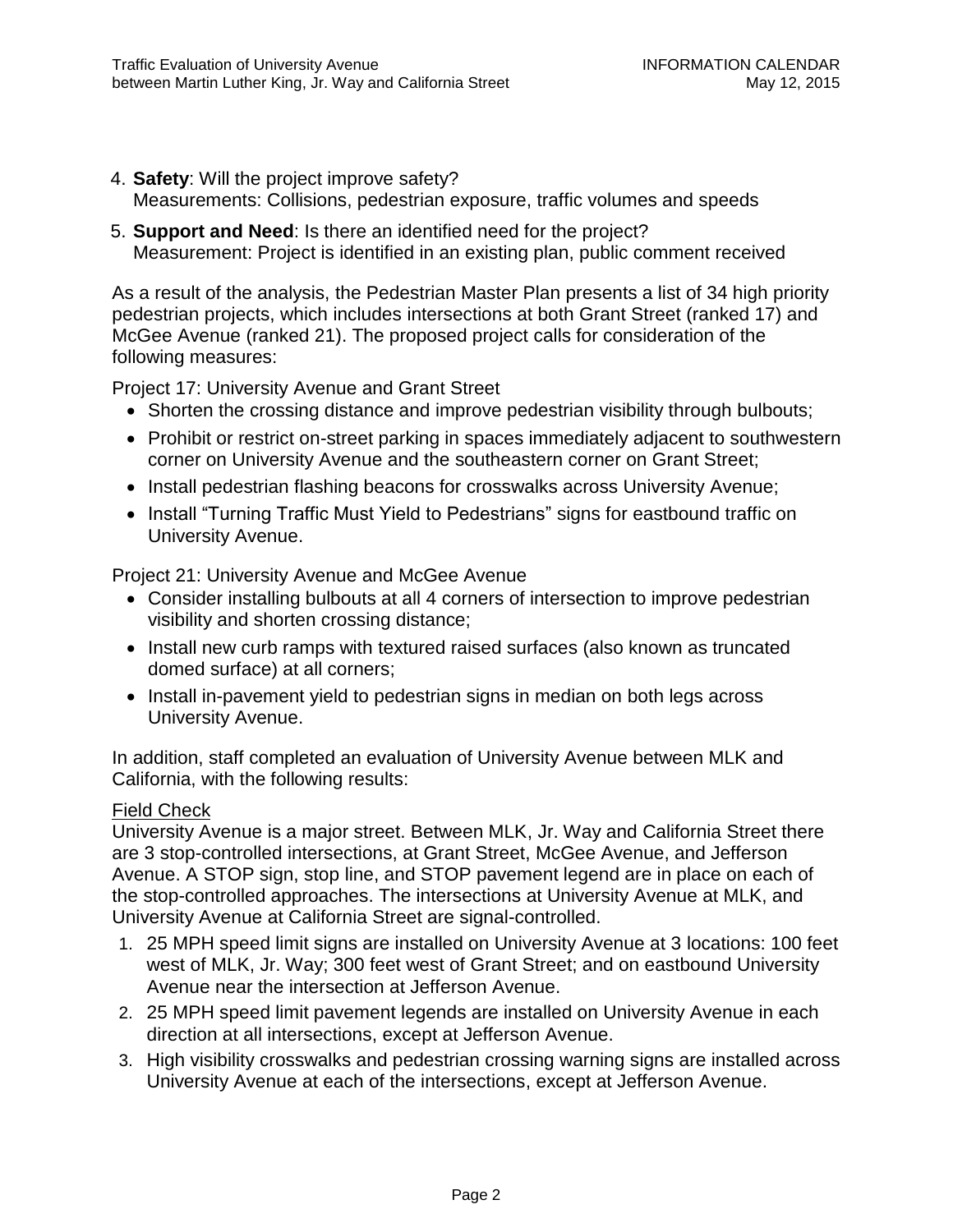- 4. Regulation lengths of red curbs are installed on all corners of the intersections, and the sight lines are adequate and clear.
- 5. Speed feedback panels with speed limit signs are installed at 2 locations: westbound University Avenue 100 feet east of McGee Avenue; and eastbound University Avenue 400 feet east of McGee Avenue.
- 6. All pavement markings, signs, and panels are in good condition.

#### Collision History

The 5-year (July 2008 to June 2013) reported collision history for the 3 stop-controlled intersections is summarized in this table.

|                     |     |                                                              |       | Type of Collision |             |     |        |                                              | Casualties |  |
|---------------------|-----|--------------------------------------------------------------|-------|-------------------|-------------|-----|--------|----------------------------------------------|------------|--|
| <b>Cross Street</b> | end | Rear-   Head-   Side-   Broad-  Hit   Vehicle- <br><b>on</b> | swipe |                   | side Object | ped | Stated | Total<br>I Not Collisions   Injured   Killed |            |  |
| <b>Grant</b>        |     |                                                              | 3     | 5                 |             |     |        |                                              |            |  |
| <b>Jefferson</b>    |     |                                                              |       |                   |             |     |        |                                              |            |  |
| <b>McGee</b>        |     |                                                              |       | ົ                 |             |     |        |                                              |            |  |

Of the total 19 collisions: 2 of the 4 broadside collisions at Grant Avenue involved bicycles; no other collisions involved bicycle; and 3 of the collisions involved pedestrians.

Primary collision factors (PCF), corresponding numbers of collisions, and percentages of collisions to the total 11 collisions are summarized in this table.

| <b>PCF</b>                     | nsafe<br>Speed | proper<br>purung<br><u>ε</u> | Improper<br>Passing | Change<br>Jnsafe<br>ane | Side<br>Road<br>Wrong<br>Ⴆ | Jence<br>Driving<br>under<br>릨 | RW<br><b>/iolation</b><br>Auto | Pedestrian<br>Violation | <b>Brakes</b> | Other |
|--------------------------------|----------------|------------------------------|---------------------|-------------------------|----------------------------|--------------------------------|--------------------------------|-------------------------|---------------|-------|
| Number of<br><b>Collisions</b> | 4              | 2                            |                     | 2                       |                            |                                |                                |                         |               | 2     |
| Percentage<br>of Collisions    | 21%            | 10%                          | 5%                  | 10%                     | 5%                         | 5%                             | 21%                            | 5%                      | 5%            | 10%   |

Our research indicates that, of the 3 named stop-controlled intersections, Grant Street is 82 on the list of top 100 intersections ranked by reported collisions during the 5-year period, according to the California Highway Patrol database. The other 2 intersections are not among the top 100. A copy of the list is attached.

#### Evaluation

No pattern of safety issues can be drawn from the collision history of the 3 intersections. The data shows that speed was the primary contributing factor in 4 out of 19 collisions, and bicycles were involved in 2 of them over the 5-year period (July 2008 to June 2013).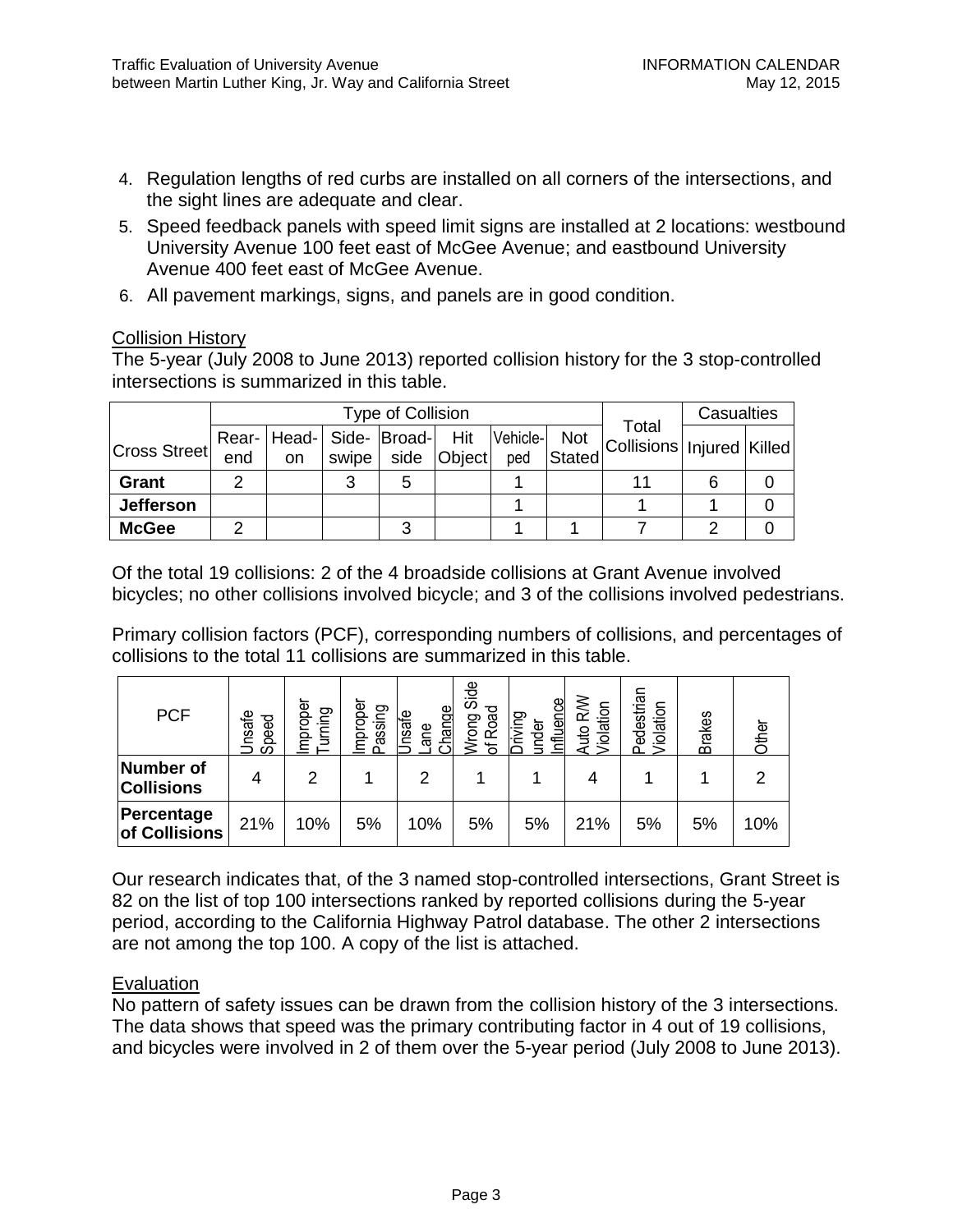#### ENVIRONMENTAL SUSTAINABILITY

This traffic speed and safety analysis does not have an effect on environmental sustainability.

#### POSSIBLE FUTURE ACTION

The City will implement recommendations of the Pedestrian Master Plan related to the intersections of University/Grant (Project 17) and University/McGee (Project 21) as funding becomes available.

#### FISCAL IMPACTS OF POSSIBLE FUTURE ACTION

Depending on what is undertaken, costs could be up to \$475,000 for implementation of the full range of measures at Project 17 and Project 21 intersections (see page 2).

#### CONTACT PERSON

Hamid Mostowfi, Supervising Traffic Engineer, Public Works, 510-981-6403

Attachments:

1: Traffic Collision History Reports for intersections during July 2008 to June 2013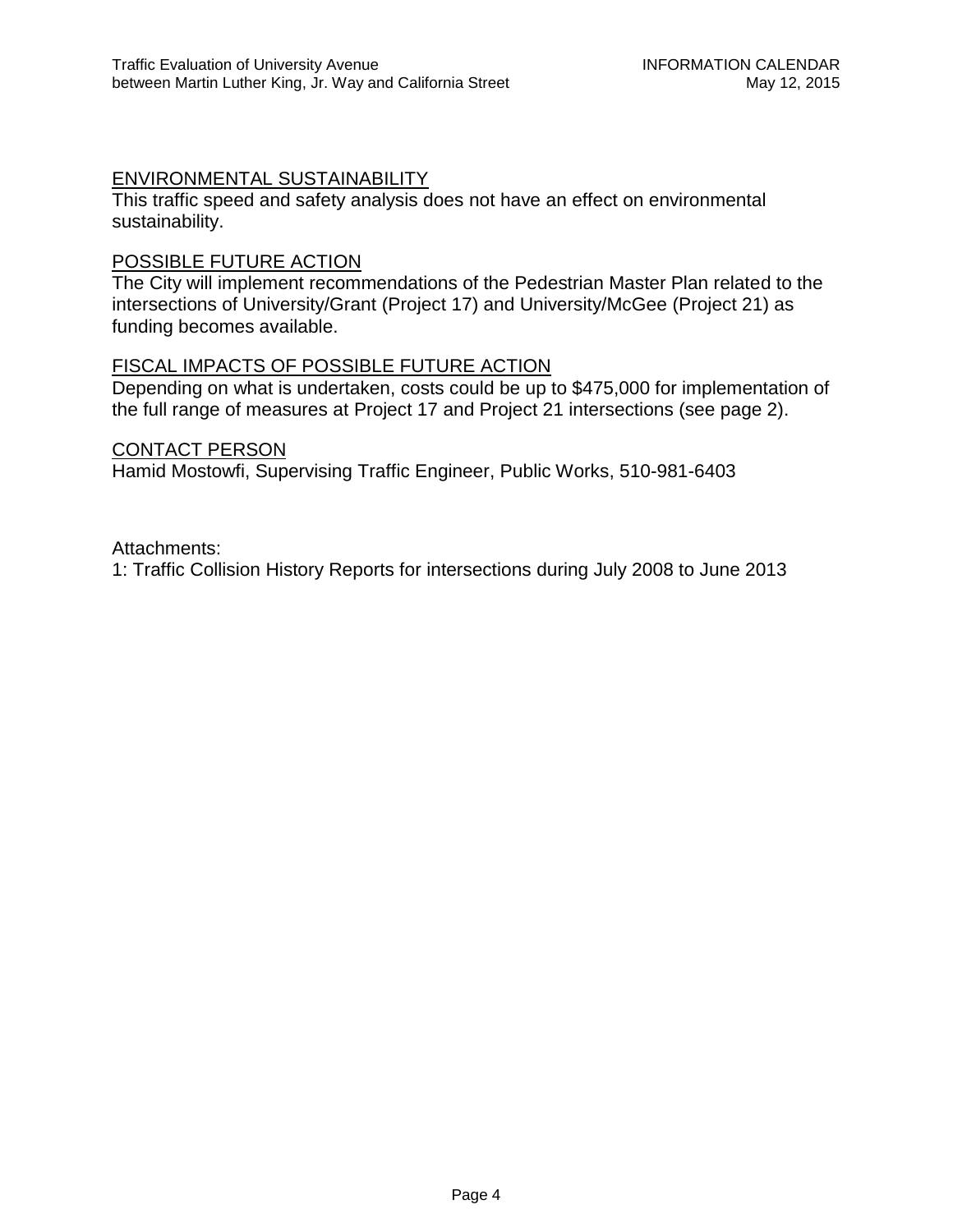City of Berkeley **City of Berkeley**

**Traffic Collision History Report Traffic Collision History Report**

**4/2/2015 Page 1**

Location: University Ave / Grant St<br>Date Range Reported: 7/1/2008 - 6/30/2013<br>Total Number of Collisions: 11 **Date Range Reported: 7/1/2008 - 6/30/2013 Location: University Ave / Grant St Total Number of Collisions: 11**

| Σ<br>É                            | 0                                               | 0<br>Wrong Side of           |              | 0<br>◠        | 0<br>Driving Under      | 0                                               | 0<br>Improper Turning         | 0<br>0<br><b>Unsafe Speed</b> | ○<br>0<br>Unsafe Starting | 0<br>◯<br>Unsafe Lane         | 0<br>0<br>Improper Turning |
|-----------------------------------|-------------------------------------------------|------------------------------|--------------|---------------|-------------------------|-------------------------------------------------|-------------------------------|-------------------------------|---------------------------|-------------------------------|----------------------------|
| PCF<br>Prec. Coll. 2<br>Movement  | Auto R/W<br>Violation<br>Proceeding<br>Straight | Road<br>Making Right<br>Turn |              | <b>Brakes</b> | Influence<br>Not Stated | Auto R/W<br>Violation<br>Proceeding<br>Straight | Not Stated                    | Stopped in<br>Road            | or Backing<br>Parked      | Change<br>Making U Turn       | Proceeding<br>Straight     |
| Direct. of<br>Travel <sub>2</sub> | West                                            | North                        |              |               | South                   | North                                           | West                          | West                          | Stated<br><b>D</b>        | West                          | West                       |
| Prec. Coll. 1<br>Movement         | Making Left<br>Turn                             | Proceeding<br>Straight       | Proceeding   | Straight      | Proceeding<br>Straight  | Proceeding<br>Straight                          | Making Right<br>Turn          | Slowing/Stoppi<br>pg          | Backing                   | Changing<br>-anes             | Making Left<br>Turn        |
| Direct. of<br>Travel 1            | North                                           | West                         | West         |               | West                    | West                                            | West                          | West                          | South                     | West                          | North                      |
| Involved With<br>Motor Veh.       | <b>Other Motor</b><br>Vehicle                   | Bicycle                      | Fixed Object |               | Pedestrian              | Bicycle                                         | <b>Other Motor</b><br>Vehicle | Other Motor<br>Vehicle        | Parked Motor<br>Vehicle   | <b>Other Motor</b><br>Vehicle | Other Motor<br>Vehicle     |
| Collision<br>Type of              | <b>Broadside</b>                                | <b>Broadside</b>             | Sideswipe    |               | Pedestrian<br>Vehicle-  | <b>Broadside</b>                                | <b>Broadside</b>              | Rear-End                      | Sideswipe                 | Sideswipe                     | <b>Broadside</b>           |
| Dist. Dir.                        | East<br>24                                      | 4 South                      | $0$ In Int.  |               | $0$ In Int.             | $0$ In Int.                                     | $0$ In Int.                   | 5 East                        | $0 \ln \ln t$             | $0 \ln \ln t$                 | $0 \ln \ln t$              |
| Time                              | 15:32                                           | 11:10                        | 14:42        |               | 21:22                   | 15:31                                           | 11:44                         | 11:14                         | 11:15                     | 21:10                         | 0:13                       |
| Date                              | 12/24/08                                        | 8/4/09                       | 6/15/10      |               | 1/20/12                 | 5/8/12                                          | 7/11/12                       | 7/29/12                       | 12/14/12                  | 3/11/13                       | 3/21/13                    |
| Report No.                        | 4020439                                         | 4400494                      | 4812934      |               | 5545060                 | 5761584                                         | 5808519                       | 5808540                       | 5898692                   | 6057642                       | 6057606                    |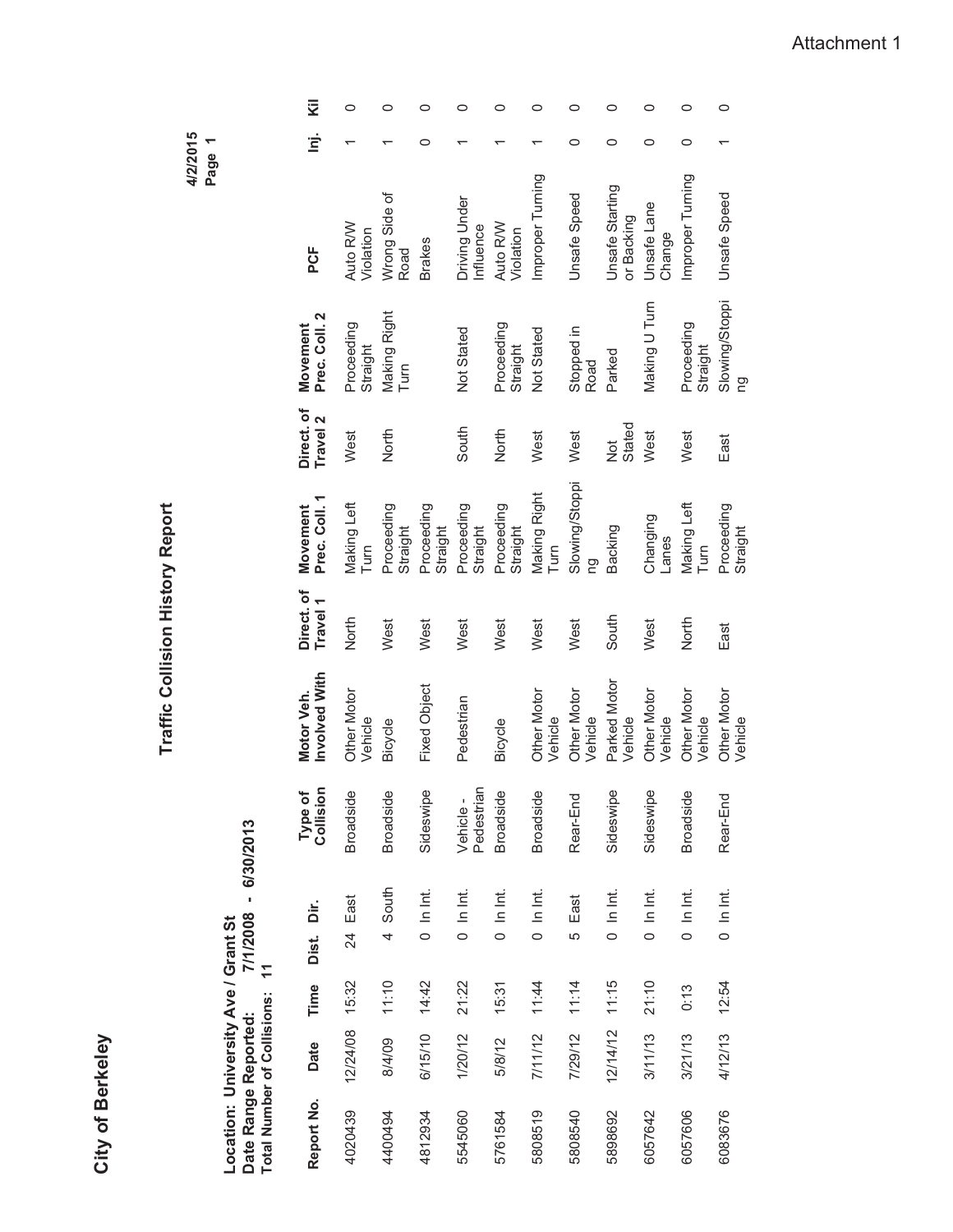### **City of Berkeley City of Berkeley**

# Traffic Collision History Report **Traffic Collision History Report**

**4/2/2015 Page 1**

## Location: University Ave / Mcgee Ave<br>Date Range Reported: 7/1/2008 - 6/30/2013<br>Total Number of Collisions: 7 **Date Range Reported: 7/1/2008 - 6/30/2013 Location: University Ave / Mcgee Ave Total Number of Collisions: 7**

| Report No. | Date    | Time  | Dist. Dir. |             | Type of<br>Collision   | Involved With<br>Motor Veh.   | Direct. of<br>Travel 1 | Prec. Coll. 1<br>Movement          | Direct. of I<br>Travel 2 | Prec. Coll. 2<br>Movement | PCF                           | <u>.</u><br>פ | Σ |
|------------|---------|-------|------------|-------------|------------------------|-------------------------------|------------------------|------------------------------------|--------------------------|---------------------------|-------------------------------|---------------|---|
| 4635924    | 3/19/10 | 14:35 |            | 50 East     | <b>Broadside</b>       | <b>Other Motor</b><br>Vehicle | West                   | Proceeding<br>Straight             | West                     | Changing<br>-anes         | Jnsafe Lane<br>Change         |               |   |
| 5250919    | 2/6/11  | 14:11 |            | 12 South    | Sideswipe              | <b>Other Motor</b><br>Vehicle | North                  | <b>Making Right</b><br><b>Turn</b> | North                    | Making Right<br>Turn      | Jnsafe Starting<br>or Backing |               |   |
| 5155326    | 4/9/11  | 11:25 |            | $0$ In Int. | Rear-End               | <b>Other Motor</b><br>Vehicle | East                   | Proceeding<br>Straight             | East                     | Stopped in<br>Road        | Unsafe Speed                  |               |   |
| 5309465    | 8/15/11 | 16:43 |            | $0$ In Int. | Pedestrian<br>Vehicle- | Pedestrian                    | East                   | Proceeding<br>Straight             | North                    | Proceeding<br>Straight    | mproper Passing               |               |   |
| 6083646    | 4/30/13 | 20:20 |            | $0$ In Int. | <b>Broadside</b>       | <b>Other Motor</b><br>Vehicle | South                  | Proceeding<br>Straight             | East                     | Proceeding<br>Straight    | Auto R/W<br>Violation         |               |   |
| 6141224    | 6/12/13 | 15:49 | 35         | East        | Rear-End               | <b>Other Motor</b><br>Vehicle | West                   | Slowing/Stoppi                     | West                     | Stopped in<br>Road        | <b>Jnsafe Speed</b>           |               |   |
| 6140290    | 6/25/13 | 8:56  |            | $0$ In Int. | <b>Broadside</b>       | <b>Other Motor</b><br>Vehicle | South                  | Making Left<br>Turn                | West                     | Proceeding<br>Straight    | Auto R/W<br>Violation         |               |   |